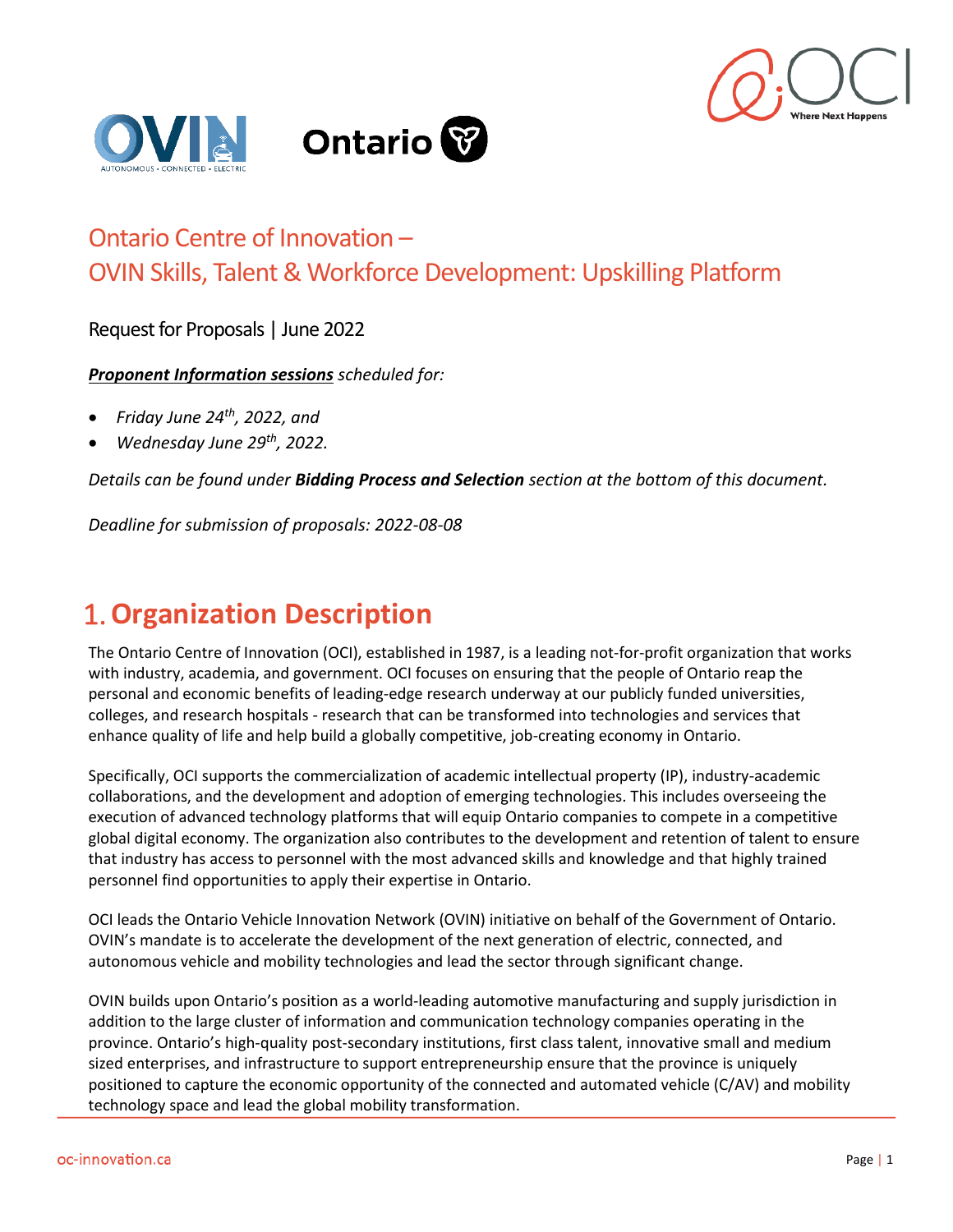

Through resources such as research and development (R&D) funding, talent development, technology acceleration, business and technical supports, and demonstration grounds, OVIN provides a competitive advantage to Ontario-based automotive and mobility companies – allowing Ontario to reinforce its position as a global leader in transformative automotive technologies, as well as transportation and infrastructure systems.

OVIN's five objectives are to: foster the commercialization of Ontario-made advanced automotive technologies and smart mobility solutions; showcase Ontario as the leader in the development, testing, piloting and adoption of the latest transportation and infrastructure technologies; drive innovation and collaboration among the growing network of stakeholders at the convergence of automotive and technology; leverage and retain Ontario's highly skilled talent; harness Ontario's regional strengths and capabilities, and support its automotive and technology clusters.

OVIN is supported by Ontario's Ministry of Economic Development, Job Creation and Trade (MEDJCT), Ministry of Transportation (MTO), and Ministry of Labour, Training and Skills Development (MLTSD).

## **2. Objectives**

With significant transformation in the development of advanced automotive technologies and innovative mobility services, Ontario's automotive and mobility sector is facing a workforce shift, where specialized and advanced skillsets are required for the future and companies are competing for the acquisition and retention of qualified talent. Moreover, the labour market has experienced major disruption as a result of COVID-19. The shift in traditional workspaces and its effects on production forced many Ontarians to focus on either quickly developing new skills to support their re-entry into the workforce, or on building their skillsets to maintain their current employment. It is estimated that nearly 50% of Canada's workforce does not have the skills required to fully participate in the labour market now, with existing skillsets becoming obsolete increasingly quickly. Access to education varies for individuals across Ontario and is a significant contributor to uneven employment outcomes. It is estimated that approximately 35% of Ontarians aged 25-64 – roughly 2.5 million people – do not have a post-secondary qualification and as a result have a lower employment and labour market participation rate. Canadian workers often lack opportunities for upskilling and reskilling, or they are unable to take advantage of opportunities due to specific challenges. **The importance of increased investment in employee learning has been emphasized by stakeholders within Ontario's automotive and mobility ecosystem, who have highlighted the criticality of helping employees grow their skills to better retain them within a highly competitive labour market.** From OVIN's perspective, the terms "upskilling" and "reskilling," are differentiated from one another and for the purposes of this project it is important to understand how. The platform will focus on elements related to upskilling current members of the automotive and mobility workforce and will be a place where workers themselves and employers can find opportunities to advance their skillsets. Elements related to rapid reskilling are out of scope for this project but may be considered as additions to the platform in future.

- **Upskilling** refers to the talent in Ontario's automotive and mobility sector participating in short-term courses, accessing learning resources, and understanding how to upgrade their skillset to match available jobs in the industry.
- **Reskilling** involves identifying and improving organizational capacity for relevant workforce development solutions within the automotive and mobility sector and enabling workers to learn new skills (and earn new credentials) along with their transferrable skills which will support their transition through the sector.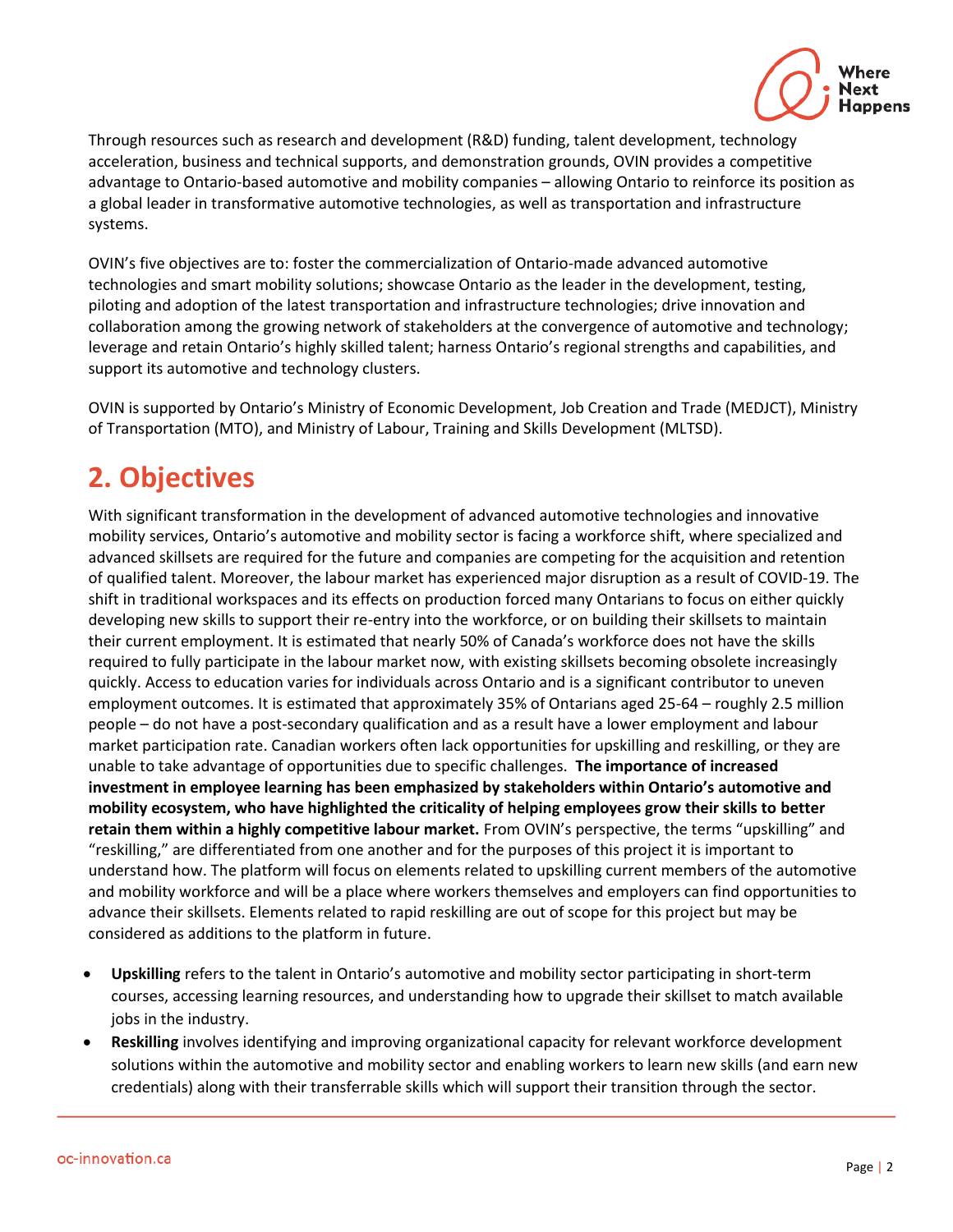

To meet workforce needs and to support economic recovery, OVIN is proposing the development of a **madein-Ontario Upskilling Platform for the automotive and mobility sector.** Workers at every stage of their career are witnessing the introduction of disruptive technologies and innovation that are launching deep change. Upskilling the workforce ensures that talent in the sector have the necessary tools and opportunities to modernize their skillset, adapt to new technologies, and transition seamlessly with the changing requirements of the industry. This tool would support Ontario's automotive and mobility talent pool in developing and building on new and existing skills that would support their growth in the workforce.

This Upskilling Platform will support Ontario-based automotive and mobility companies and employers to provide access to educational programs online, and target more micro-credential/micro-degree opportunities in order to upskill their employees and workforce to meet future skills-needs. The platform would have the added benefit of facilitating global access to these important resources, at a time when access to learning environments is increasingly challenging. **This will enable wider access to Ontario training and educational programs to regions across Ontario and will facilitate the promotion of Ontario's ecosystem to the global market.**

To support the future of the industry and to strengthen and diversify the next generation talent pipeline and build capacity within all regions of Ontario, OVIN released a [Talent Strategy & Roadmap \(TS&R\)](https://ovin-navigator.ca/wp-content/uploads/2022/01/OVIN_TalentStrategyRoadmap-English-2021.12.17-FINAL-ua.pdf) in January 2022. The TS&R is positioning Ontario's automotive and mobility sector for long-term success by outlining key objectives and initiatives to help achieve OVIN's 2030 vision for Ontario's automotive and mobility workforce: to have a highly skilled, adaptable, and diverse workforce in the sector, reinforced by a global-leading network that provides tailored and responsive initiatives that meet the workforce's evolving needs. The creation of this Upskilling Platform addresses one of the four objectives outlined in the TS&R: Workforce Development & Retention. One of the initiatives to support this strategy includes providing "*a digital Upskilling Platform through which Ontario's talent can access short-term courses, micro-credentials, and learning resources developed by educational institutions and industry and understand how to upgrade their skillset to match those required for available jobs*".

The challenges Canadian workers experience when taking advantage of reskilling and upskilling opportunities are compounded by challenges experienced by educational institutions, which often struggle to prepare students with relevant and in-demand skills in the absence of ongoing communication with key stakeholders.

OVIN is calling on interested and qualified consultants and service providers to submit a proposal to assist with this objective. The project consists of three key components outlined in Section 3.

## **3.Key Components & Technical Requirements**

The primary focus of this project includes the development of a technology platform and corresponding mobile application that will be suitable for public launch to support a range of users simultaneously and is built to be scaled beyond the scope of this work. The Upskilling Platform will support the successful implementation of OVIN's Talent Strategy & Roadmap by supporting the workforce to adapt and advance their skills and knowledge to the pace and scale of the sector's transformation. The target audience for the platform are those who are currently working in the industry and are looking to adopt their current skillsets with the changing requirements of the industry. This platform is not for those who are looking to enter the industry for the first time as new workers.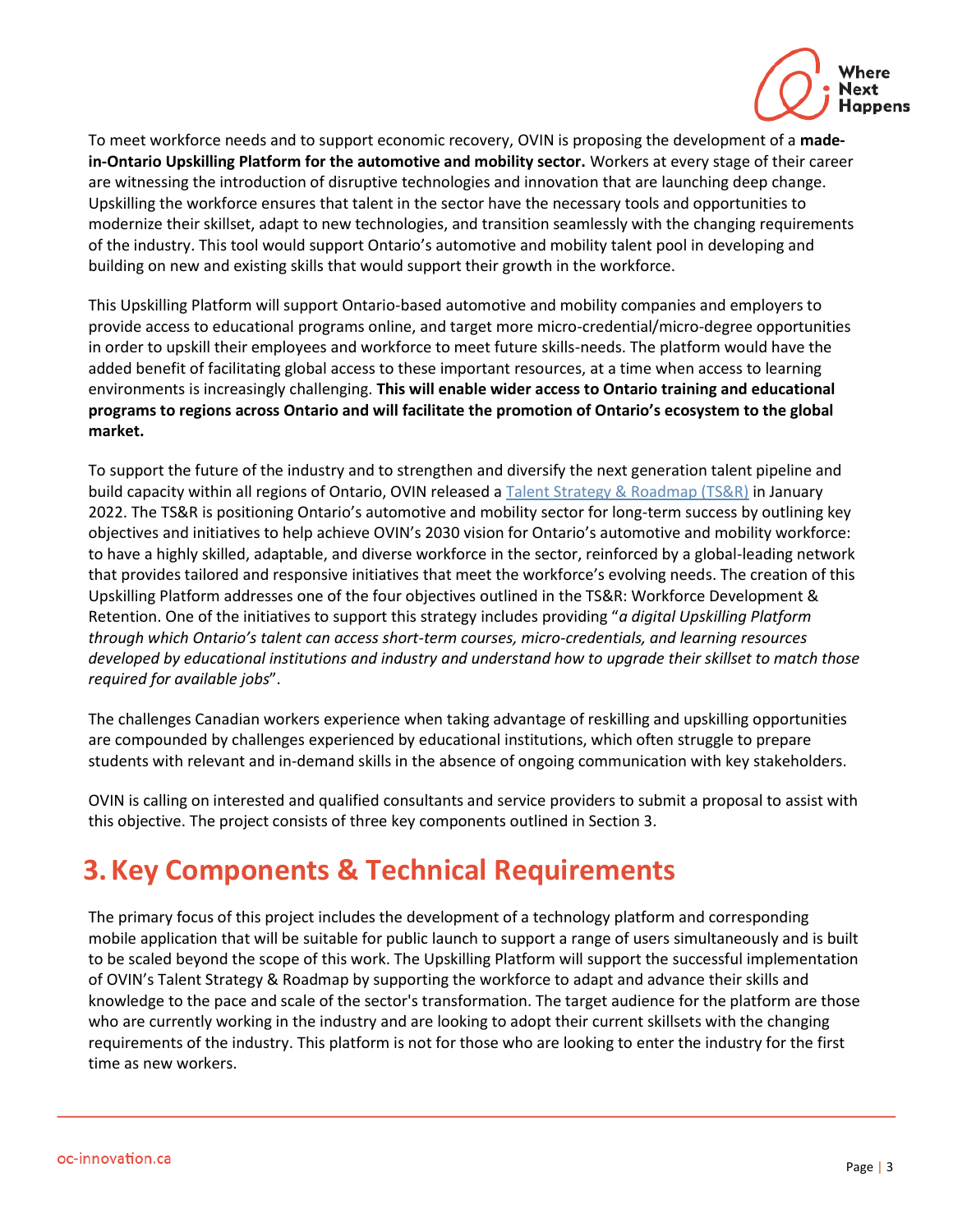

# 3.1 Upskilling Platform development

The Consultant will share proposed methodologies, development approaches and/or design plans for each deliverable. Each of these plans must be signed-off and agreed upon by OVIN prior to development and implementation stages. Where applicable, the consultant will host planning and design workshops. In the design and implementation of this project, the Consultant will effectively consider the confidentiality and privacy of user data and information security as outlined in PIPEDA and any other Canadian Legal Standards. The Consultant will ensure that data storage, content elements and software elements related to this work will be sustainable beyond the scope of this project.

The Consultant will ensure to include their plans to address the below in their proposal submissions:

- Cybersecurity protocols
- Proposed protections for data collection and storage, including relevant privacy protocols
- Proposed platform and mobile application architecture
- Governance and policies for information security
- Recommendations for platform integration within existing OVIN infrastructure

To improve access to information within the platform, as well as to increase the accessibility of the platform and mobile application to external audiences, the following elements are requested to optimize site performance:

- i. Design, development, and implementation of search engine optimization (SEO) functionalities to improve the quality and quantity of site traffic from Google and other webpage search engines. This includes identifying key search terms the target market is likely to use and identifying opportunities to update site language and optimize layout to facilitate SEO.
- ii. In addition to the current Google Analytics capabilities available on the MVP, OVIN is exploring the opportunity to collect user data on a voluntary basis via user sign-up forms. An appropriate form will be designed, developed, and implemented to capture relevant user data as identified by OVIN and the Consultant. Preference is to capture data and integrate with Google Analytics, however the Consultant may propose other options on how captured data can be analyzed using other tools.
- iii. Data capture will include but is not limited to information on better characterizing site users and their preferences, identifying ways to optimize site outputs and/or performance, and improve user journey. This will include a form to incorporate user feedback related to their experience using the platform (i.e.: did using the upskilling platform help them achieve the skills they desired to develop?)
- iv. Building out the platform's user interface that will support a large range of users and can be scaled to 100,000 users
- v. Mobile application must be compatible with both Apple and Android devices
- vi. To ensure compliance with the Accessibility for Ontarians with Disabilities Act (AODA), enhancements will be made as identified by an AODA assessment to ensure site elements adhere to the requirements of the Act. An AODA assessment is required prior to initiation of the enhancements to identify gaps, as well as afterwards to ensure compliance. Please note, as part of the pricing breakdown for this requirement, pricing for an AODA assessment should be included, however OVIN may leverage its own internal resources to complete this assessment should it choose.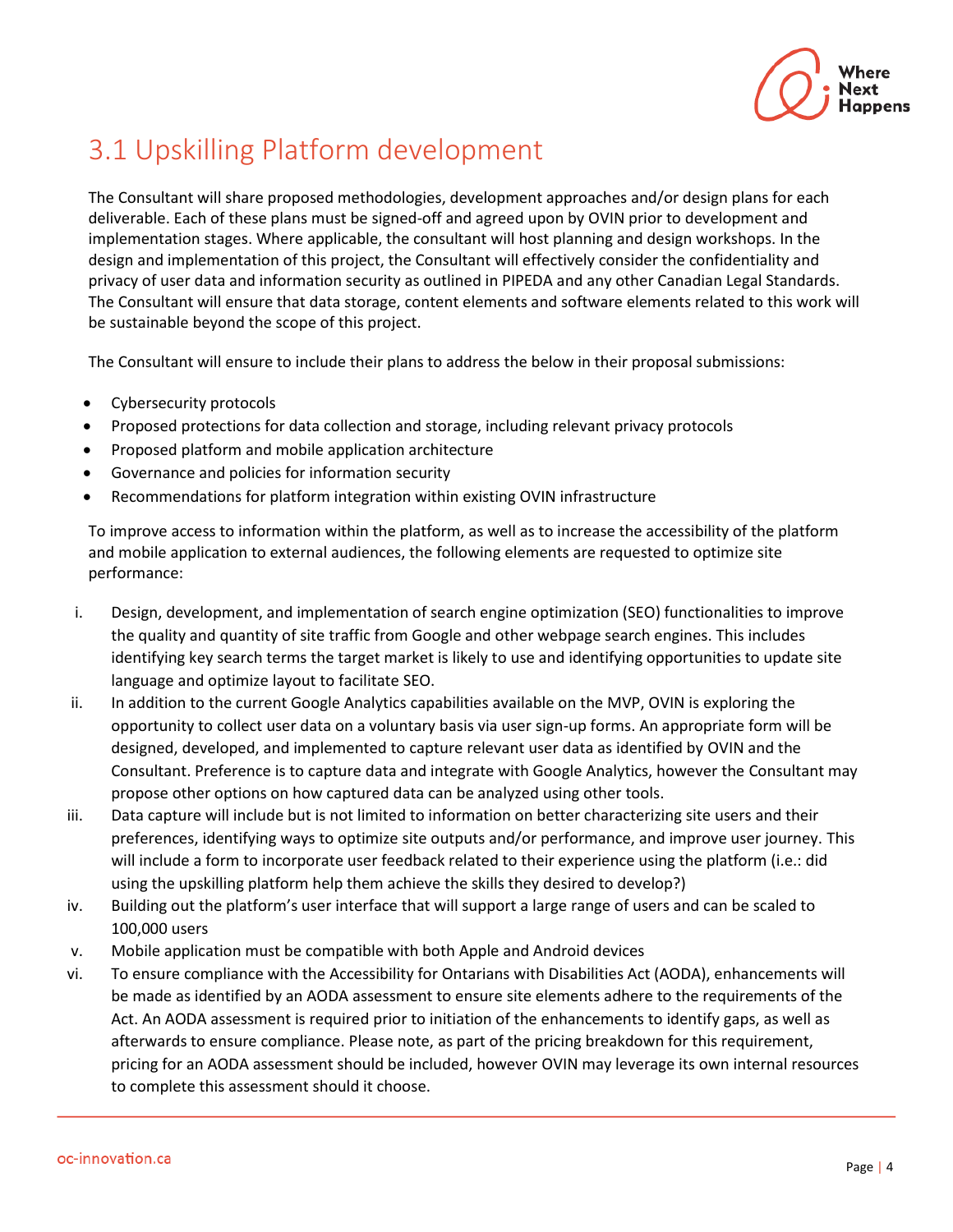

- vii. The Consultant will ensure that the site and all its content is accessible across multiple browsers including Chrome, Safari, Firefox, and devices including desktop, tablet, and mobile phones. Furthermore, the service provider will ensure that site social media and external website integration are functional across all platforms.
- viii. The Consultant will develop comprehensive training modules to improve accessibility for:
	- a. The front-end user, presented clearly on the platform landing page so users are drawn to interact and understand how they can set up their profile, engage with the content, view their course dashboard, etc.
	- b. The back-end user (ex: OCI), including product training, platform and site maintenance, uploading content, troubleshooting, etc.

#### 3.2 Activities within scope

#### **i. Consultant will present proposed Technology Architecture**

- a. Describing logical software and hardware capabilities that are required to support the deployment of business, data, and application services
- b. Including IT infrastructure, middleware, networks, communications, processing, standards, etc.
- ii. Ensure the platform is embedded with the existing OVIN Skills and Career Navigator
- iii. Ensure that key messaging, (info)graphics, imagery, videos, interactive functionalities, visual representations, and colours align to the OVIN branding guidelines.
- iv. Ensure there is an Equity, Diversity, and Inclusion (EDI) lens applied throughout all stages of platform development (i.e.: ensuring there is diverse representation when using images within the platform and in marketing and communications materials, ensuring consultation related to industry needs and gaps are with individuals at all levels of seniority, etc.) including accessibility considerations for a virtual learning platform
- v. Bilingual accessibility:
	- c. Ensure that the front-end interface allows users to access and interact with the content in both English and French
	- d. Ensure that content uploaded onto the platform is translated and available in both English and French
- ix. The platform should have two public-facing landing pages:
	- a. One for employers, who want to recommend courses and content for their staff to take
	- b. One for the workforce, who want to see what is available so they can bring the opportunities forward to their employer
- x. Content must be presented using best practices and standard acceptable formats
	- a. Ensure content can be uploaded to the platform on an ad hoc basis, as content streams continue to grow and if there are updates or changes needed.
	- b. Ensure there is a variety in the types of content pieces that are being offered (e.g., interactive, practical elements, includes shorter bursts of content along with longer course elements, community discussion board, testing at specific milestones along course journey) so the platform can be as accessible as possible and accommodate different types of learning styles
- xi. Data and analytics to report on user progress through courses/content pieces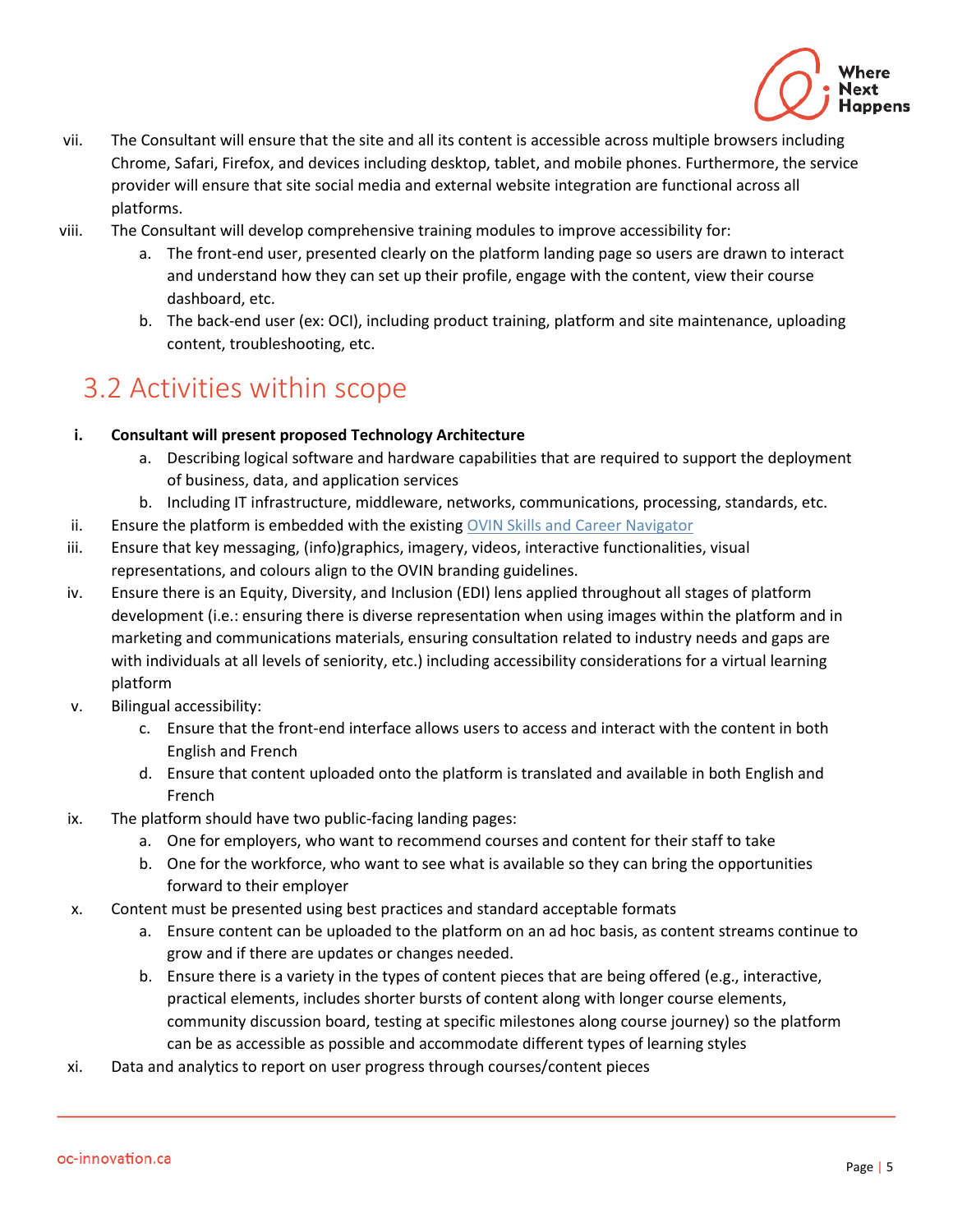

In order to create an Upskilling Platform that is sustainable beyond the scope of this project, the Consultant must ensure that the addition of content streams and project growth beyond the MVP is built into the structure so that future expansion is seamless.

Based on data gathering and baseline research assessing automotive and mobility sector upskilling needs, the Consultant will incorporate the content of the Upskilling Platform, including developing user interface and other activities. This activity must include implementation of best practices of UX/UI for online learning and upskilling platforms, including but not limited to:

- i. Types of badges/certifications/etc. for recognition of course completion, along with an area within the user's profile for certificate storage
- ii. User Career Path: Tracking for courses or programmes completed for individual platform users/accounts, along with suggestions for future courses or programmes that are related to the content stream
- iii. Authentication and user profiles
	- $\circ$  Including Admin panel for both landing pages where (1) employers can see progress for their staff through different content pieces and (2) individuals from the workforce can track their own progress and continue to track their learning journey
- iv. Dashboard and course pages
	- $\circ$  Including a section for prior learnings/courses/certificates, etc. as well as areas of improvement
- v. Responsive design features
- vi. # of site visits and page clicks

## 3.3 Upskilling Platform testing and updates

After their development and implementation, all enhancements to upskilling platform functionalities must include quality assurance checks and testing prior to being finalized to ensure enhancements and upgrades align to the intended objectives of the project. Testing of the platform and its functionalities may also include testing by an external user group to provide additional feedback, including:

- Beta testing of platform with focus groups prior to official launch
- Data and analytics on user metrics, such as:
	- o User demographic data (age, ethnic background, place of work, place of residence, education level, sector of work)
	- o Course completion rate
	- o User progress in courses
	- o User satisfaction with course content and structure
	- o Industry satisfaction with course content and structure
	- $\circ$  How is it being used? (i.e., by employers encouraging workers to upskill themselves or by workers themselves who are curious about what is available to them?)
	- $\circ$  How many participants were able to use the skills learned in future employment?

Enhancements may include design updates and the added use of interactive elements and functional tools to improve and modernize the site's look and feel and increase user engagement with site content.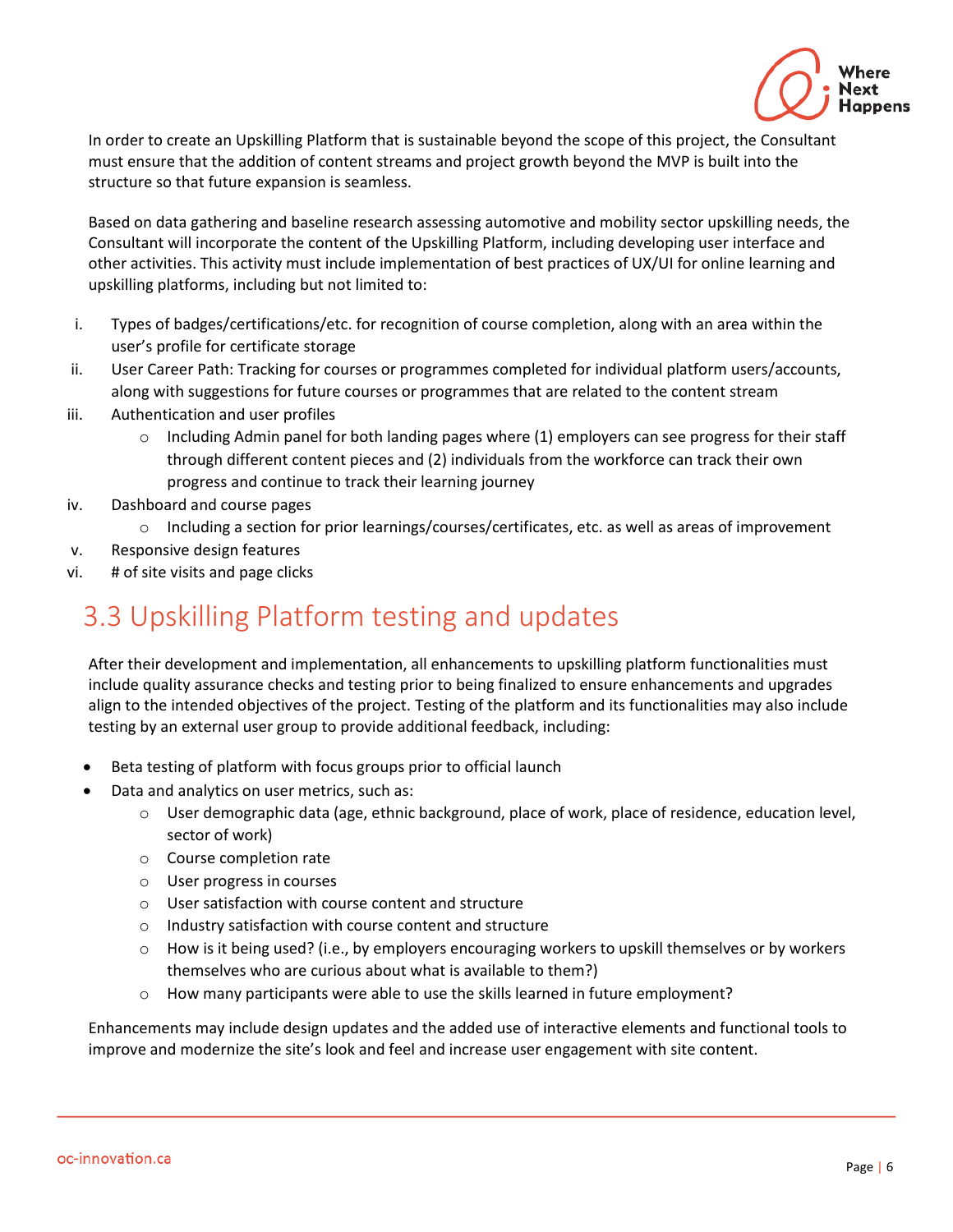

The service provider will identify and implement opportunities to improve the upskilling platform architecture and information layout to provide a user-friendly and intuitive experience when navigating the platform and ensure that data and information are easily accessible through the site structure and associated functionalities.

The Consultant will provide a user manual (this could be in PDF or video format) of site mapping and how to complete back-end platform updates/content edits, etc. to ensure continued knowledge and information sharing beyond the scope of this project.

### **4.Key Components & Non-Technical Requirements**

The Consultant will undertake the mapping, conceptual design, platform development, and content implementation of the OVIN Upskilling Platform as outlined below. The Consultant will be responsible for carrying out enhancements and upgrades to the Platform based on beta-testing and preliminary user feedback.

Please note, while the Consultant is responsible for carrying out the enhancements and platform upgrades, all text content and raw data will be provided by OVIN. In addition to the enhancements outlined below (3.3), we invite the Consultant to exercise creativity and ingenuity, and to provide suggestions and recommendations on the approach in order to identify opportunities to improve the user journey/experience, improve the platform look and feel, increase the level of interactivity, and optimize the functionality of the platform.

For each of the unique requirements, OVIN is requesting a breakdown of the associated activities and costs. OVIN reserves the right to select which enhancements may or may not be included in the final scope of work. Where applicable, required plug-ins should be specified and included as part of the costing. All applicable IP will fall under the Ontario Centre of Innovation's ownership.

# 4.1 Primary and secondary research

This activity will provide OVIN with comprehensive research and insightful data to support the development and implementation of the Upskilling Platform. Furthermore, it will help to further identify the automotive and mobility sector's current and future skills gaps across the province in various sector segments. Deliverables in this section will include:

- i. Gathering baseline research assessing automotive and mobility sector upskilling needs to better understand:
	- o Existing industry training opportunities (ex: other automotive and mobility upskilling platforms) in the ecosystem and beyond, including nationally and globally
	- o Current automotive and mobility learning and career pathways
	- o Best practices for virtual upskilling platforms (within the automotive and mobility sector but should also include research into other industries)
- ii. Outlining required degrees and level of education (e.g., high school diploma, PSI degree), specific credentials and certificates (e.g., professional association accreditation, technical/professional learning certificates) for automotive and mobility sector-related occupations
- iii. Identifying gaps and areas to support development of new learning modules, micro-credentials to support Ontario's ongoing development of talent in the automotive and mobility sector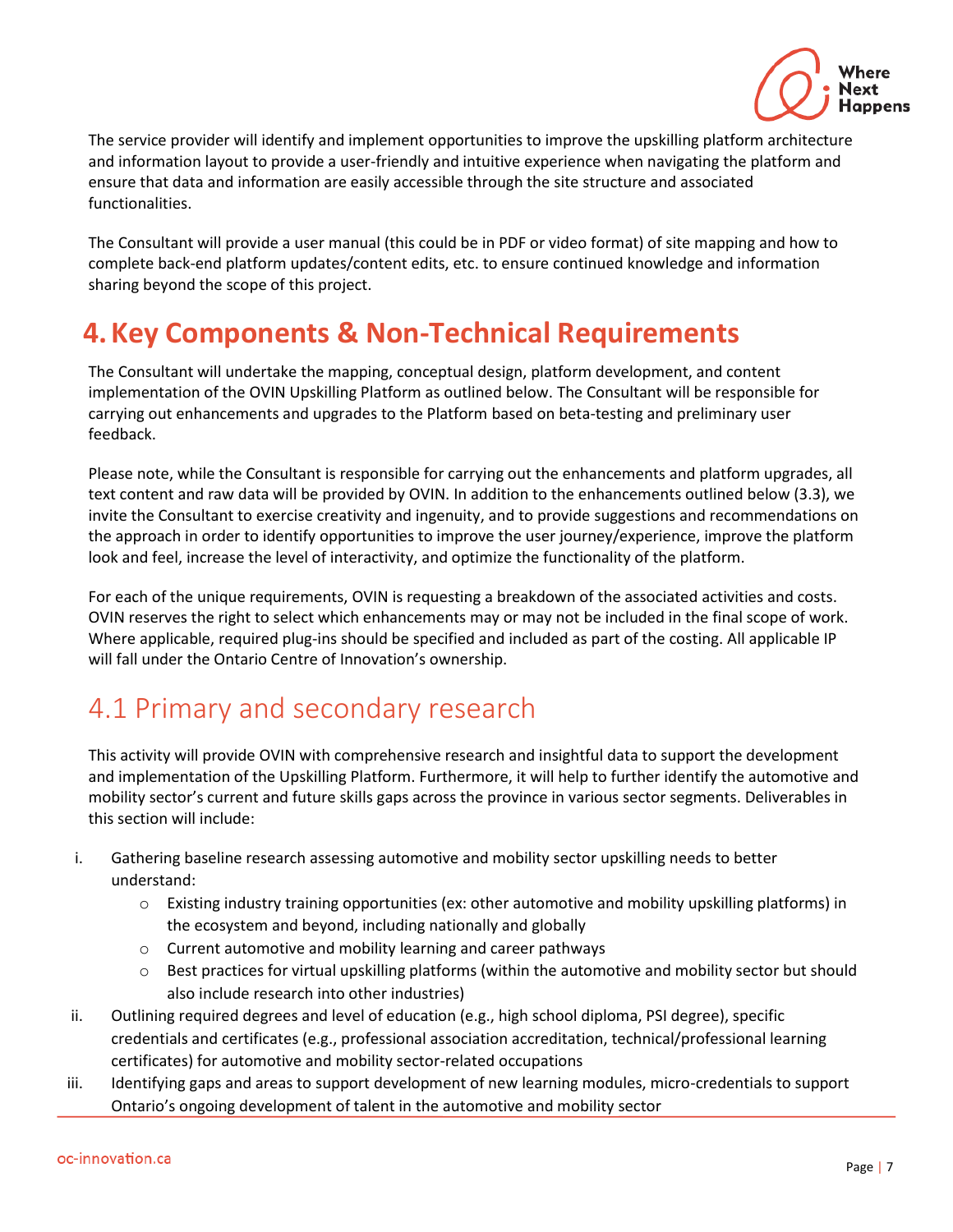

- iv. Identifying barriers to upskilling and representation of traditionally underrepresented groups within the automotive and mobility sector. Underrepresented groups should include (but are not limited to):
	- o Women
	- o Black, Indigenous & people of colour (BIPOC) communities
	- o 2SLGBTQ+
	- o People with disabilities
	- o Immigrants/refugees/newcomers to Canada
	- o French-speakers
	- o Those living in remote areas
	- $\circ$  Those living in under-served communities (in this context, populations of people who face additional barriers to accessing learning or educational opportunities such as those with low socioeconomic status)
- vii. The course content for this project will be unique to OVIN's Upskilling Platform and will work with the Skills, Talent and Workforce Development team in their consultations with at least 10 public post-secondary institutions, including colleges, universities, and other training institutions, across different regions of the province, and include diverse segments of the automotive and mobility sector. Consultations will be focused on:
	- $\circ$  Developing a course curriculum unique to this Upskilling Platform, including a minimum of 12 content/curriculum pieces to support upskilling on the platform (content pieces will represent the various segments of the sector)
	- o Identifying relevant soft skills as a part of content requirements
	- $\circ$  Curriculum evaluation to ensure it meets the needs of the changing automotive and mobility sector
	- $\circ$  Encouraging educational institutions to take their program offerings online and pursue more microcredential/micro-degree options
- viii. Identify gaps in learning pathways, micro-credentials, nanodegrees

#### **Consultants will contribute to the development of a comprehensive accreditation guideline to ensure training and upskilling learning outcomes and skillsets match those required by the industry. This includes but is not limited to:**

- Partnering and consultations with post-secondary institutions to commission curriculum elements that are unique to this Upskilling platform and integrating existing relevant content
- Includes guidance and implementation of content pieces for a virtual platform
- Collaborating with industry partners who already have existing internal upskilling opportunities for their staff (ex: Honda's online school)
- In collaboration with the Skills, Talent & Workforce Development team, consult with Skills and Talent Committees to ensure content on the platform is accredited and recognized within the industry
- Development of industry-specific mission and objectives
- Defined curriculum models, instructional methodologies, composition, and duration
- Ensuring that workers receive the information necessary to perform skills, rather than simply knowledge acquisition
- Defined assessment methodology for learners
- Established mechanisms for program evaluation and knowledge sharing between institutions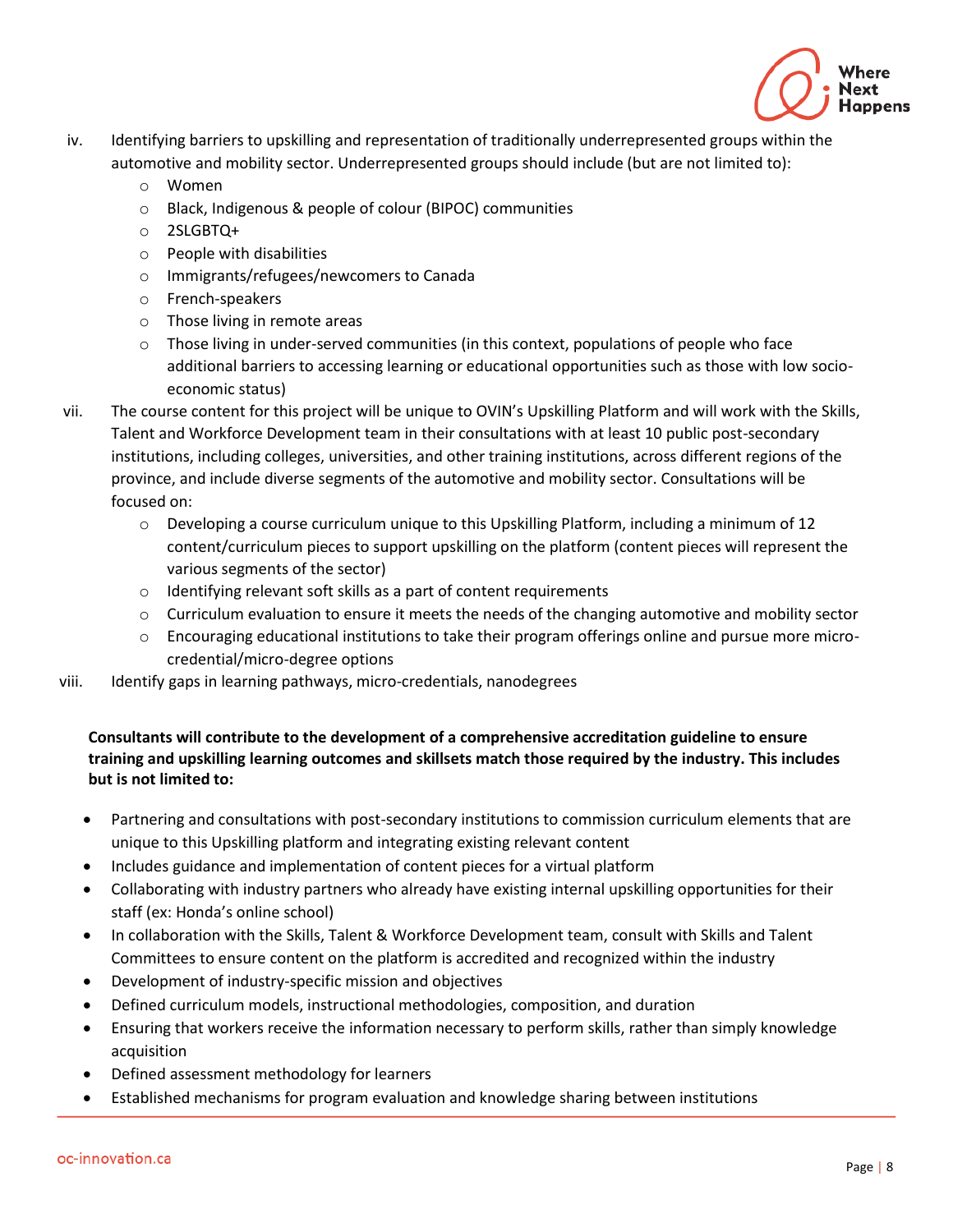

• Outcome: certified (badge, certificate, diploma, degree)

#### 4.2 Project Management

As part of the project management activities, the Consultant will prepare for a kick-off meeting, develop a workplan with detailed timelines for all project deliverables and deliver a status and/or weekly update meeting for the OVIN team. The Consultant will work closely with and provide updates to the OVIN Project Lead, Workforce Development, and the wider OVIN team as needed.

### 4.3 Marketing and Communications

In consultation with the OVIN team, the Consultant will create marketing materials for the automotive and mobility upskilling platform to promote Ontario's active role in supporting talent development and economic recovery across Ontario, and on a global scale. The official launch of this platform is scheduled for March 2023. The Consultant will work with OVIN's Skills, Talent and Workforce Development team to provide a reference guide including a key messages document that can be used for OCI's Marketing and Communications promotional materials and any relevant speaker's notes when speaking about the upskilling platform and its connection to the wider OVIN strategy, and any other materials as needed.

## 4.4 Site Maintenance and Support

To support readiness of the platform prior to its public launch, the service provider will provide full maintenance support and updates as required on an ad-hoc basis for a period of six (6) months after completion of the project. Service providers should detail what activities they can support during this time in their proposal. The service provider will assist OVIN to troubleshoot and resolve site issues and technical problems and will be available to respond to questions as applicable.

The Consultant will provide a Sustained Operations and Maintenance Plan, including a proposed cost breakdown of annual maintenance of the Upskilling Platform and associated mobile application.

# **5. Summary of Key Performance Indicators & Deliverables**

# 5.1 Key Performance Indicators (KPIs) for the Upskilling Platform

Based on initial data and findings of the Labour Market research of sector:

- i. Increased access to digital learning programs for current and prospective employees of the automotive and mobility sector
- ii. Increased access and uptake of Ontario-based digital upskilling programs in regions across the province
- iii. Development of an accreditation guideline to ensure training and upskilling learning outcomes/skillsets match those required by the industry
	- o Engage industry to validate and support micro-course/micro-certificate/degree development
- iv. Increase in number of Ontario-based accredited online micro-credentials/nanodegrees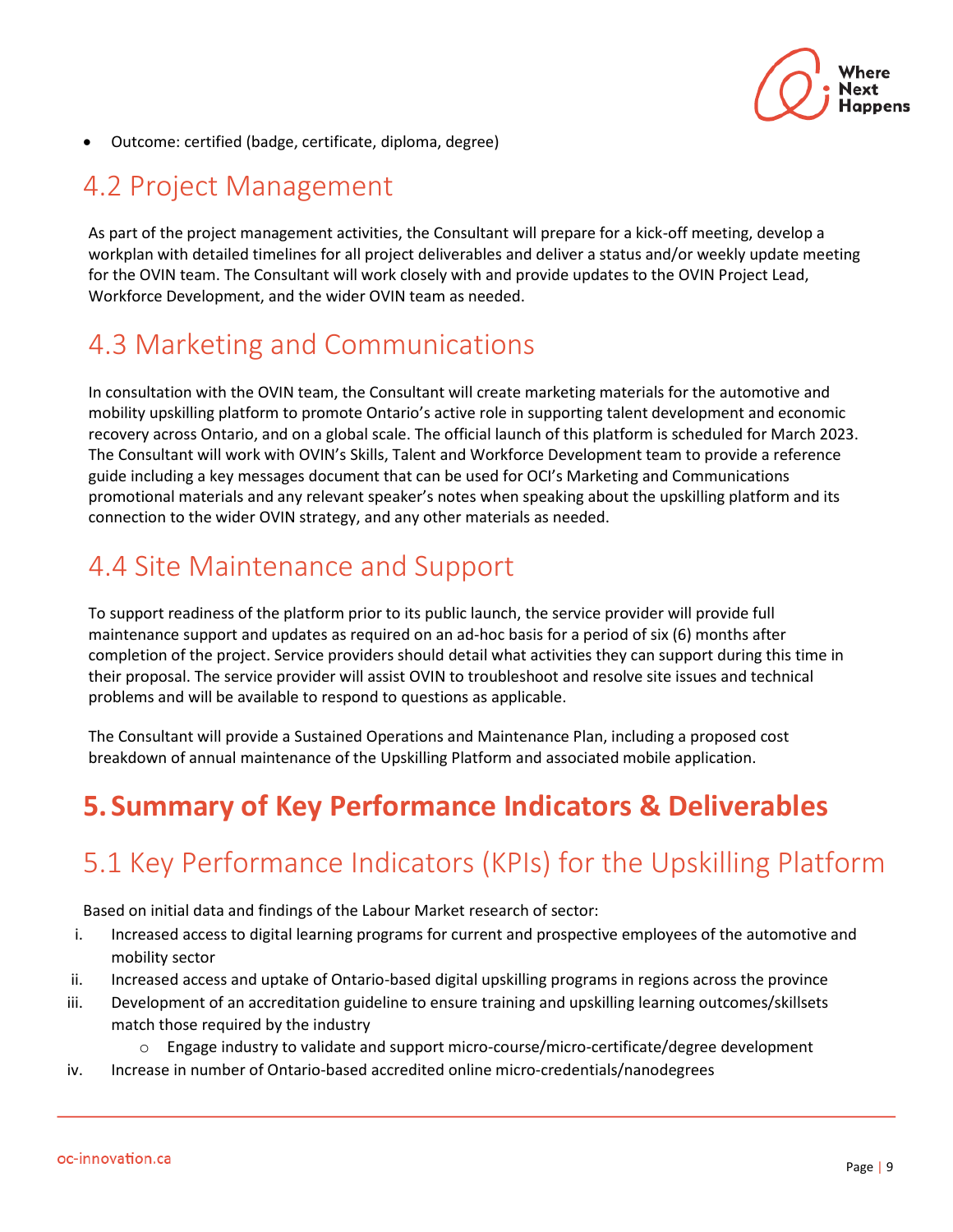

- $\circ$  Development of a minimum of 12 new content/curriculum pieces to support upskilling on the platform (content pieces will represent the various segments of the sector)
- v. Increase in the number of individuals from underrepresented groups who are engaged with the sector through learning and development
- vi. A minimum of 200 users enrolled to the upskilling platform and progressing through the content within the first six months, with representation from various user groups including:
	- o Employers and workers in the automotive and mobility sector
	- o Prospective workers in the automotive and mobility sector
	- o Underrepresented groups including women and Black, Indigenous and people of colour

vii. Development and implementation of data analytics techniques to track user interaction with platform

## 5.2 Summary of Deliverables and Timeline

The timeline below must be considered when developing the project workplan as part of the service provider's response to this RFP. The service provider must further identify the overall approach to the project, work details, and schedule to complete all the required project tasks detailed in Section 3. It should be noted that the selected service provider will work with the internal project team to finalize the work plan and confirm the timeline

| <b>Section</b>                          | <b>Specific deliverable</b>                      | Format                                         | <b>Timeline</b>                      |
|-----------------------------------------|--------------------------------------------------|------------------------------------------------|--------------------------------------|
| Deadline for<br>proposal<br>submissions | Proponents will submit<br>1.<br>proposals to OCI | <b>PDF</b>                                     | August 8 <sup>th</sup> , 2022        |
| Decision by<br><b>OCI</b>               | 2. Decision by OCI                               | Email with<br>formal<br>contract<br><b>PDF</b> | September 12 <sup>th</sup> ,<br>2022 |
| Project<br>Management                   | Project kick-off deck<br>3.                      | PowerPoint                                     | Contract award<br>+1 week            |
|                                         | Project plan including<br>4.<br>schedule         | PowerPoint<br>and/or PDF                       | Contract award                       |
|                                         | 5.<br>Weekly project status<br>updates           | PowerPoint<br>and/or PDF                       | +2 weeks                             |
|                                         | Proposed research<br>6.<br>methodology outline   | Word                                           | Contract award<br>+ 2 weeks          |

The deliverables for this scope are summarized in the table below: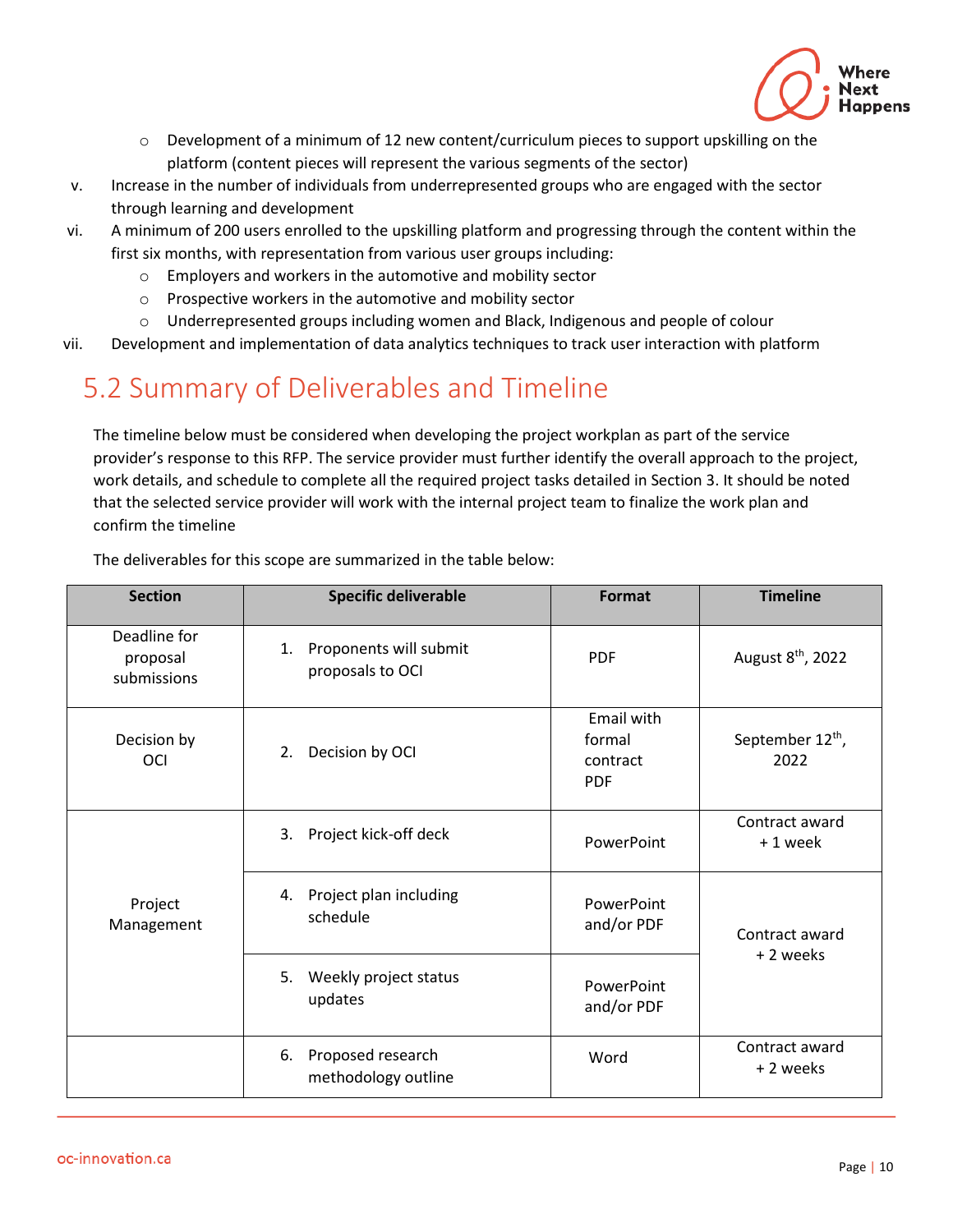

| <b>Section</b>                        | <b>Specific deliverable</b>                                                                                                                                                                                                                                                                         | <b>Format</b>            | <b>Timeline</b>               |
|---------------------------------------|-----------------------------------------------------------------------------------------------------------------------------------------------------------------------------------------------------------------------------------------------------------------------------------------------------|--------------------------|-------------------------------|
| Primary and<br>secondary<br>research  | (detailing assumptions and<br>approach)                                                                                                                                                                                                                                                             |                          |                               |
|                                       | 7. Raw data for all data points<br>in this section. Data should<br>be categorized as follows:<br><b>Total for Ontario</b><br>a.<br>b. Breakdown by<br>geographic location<br>within Ontario<br>(where possible)<br>c. Breakdown by<br>geographic location<br>across Canada<br>Internationally<br>d. | Excel                    | Contract award<br>+1 month    |
|                                       | 8. All data visualized in data<br>chart format (bar charts, pie<br>charts and/or map for<br>geographical<br>representation), including all<br>raw files                                                                                                                                             | Excel and<br>PowerPoint  |                               |
|                                       | Draft 'summary of key<br>9.<br>findings' report                                                                                                                                                                                                                                                     | PowerPoint<br>or Word    |                               |
| Upskilling<br>platform<br>development | 10. Proposed methodologies,<br>development approaches<br>and/or design plans for each<br>section (detailing<br>assumptions and approach)                                                                                                                                                            | Word                     |                               |
|                                       | 11. Development of content<br>features:<br>UX design with a<br>a.<br>learner-centered<br>approach                                                                                                                                                                                                   | PowerPoint<br>and/or PDF | Contract award<br>+2-3 months |
|                                       | b. Outline steps to<br>ensure content                                                                                                                                                                                                                                                               |                          |                               |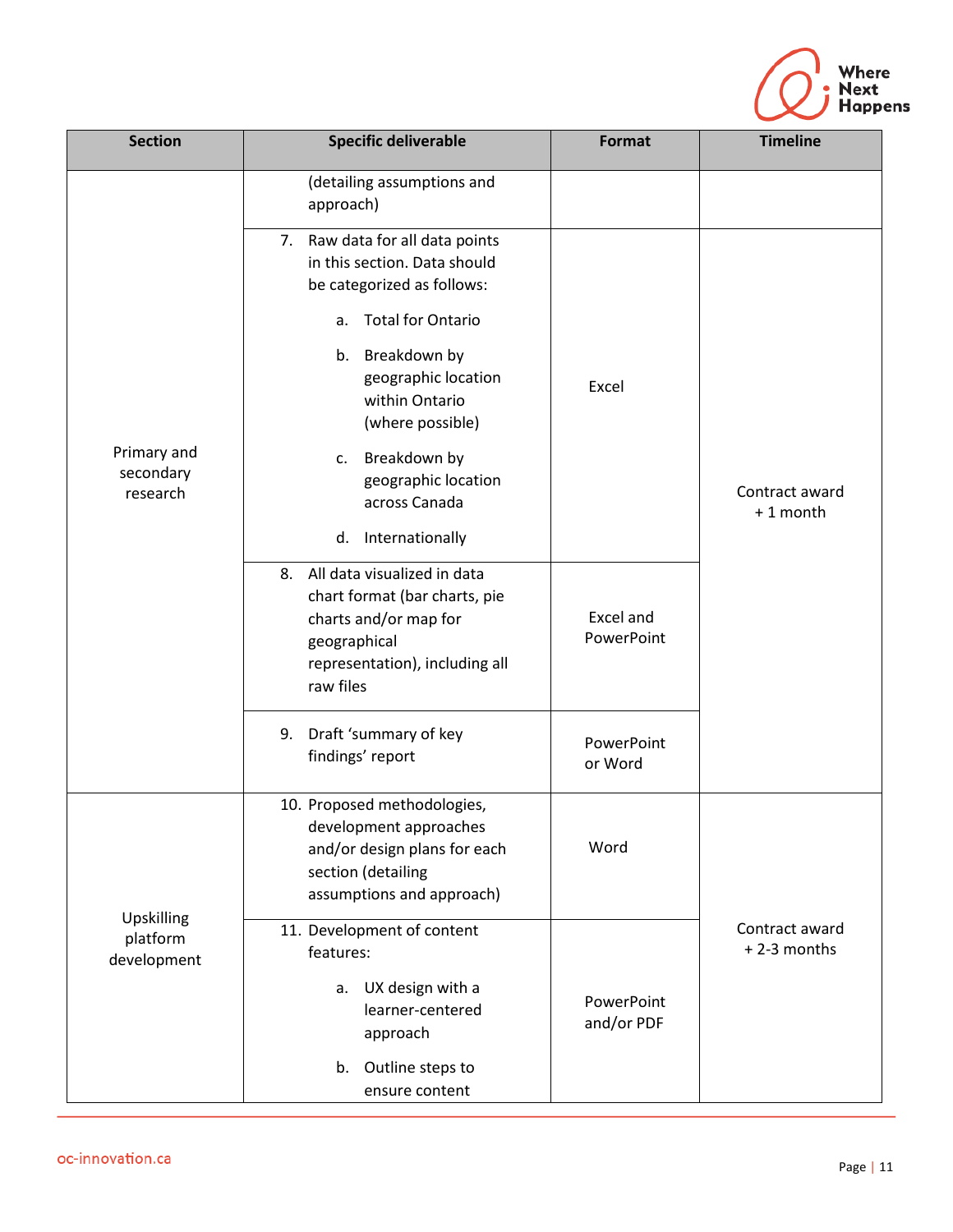

| <b>Section</b>                  | <b>Specific deliverable</b>                                                                                                                                                                                                             | Format                   | <b>Timeline</b>               |
|---------------------------------|-----------------------------------------------------------------------------------------------------------------------------------------------------------------------------------------------------------------------------------------|--------------------------|-------------------------------|
|                                 | accreditation<br>guidelines that are<br>recognized by the<br>automotive and<br>mobility sector                                                                                                                                          |                          |                               |
|                                 | 12. Detailed report of<br>consultations with at least<br>10 post-secondary<br>institutions<br>Proposed<br>а.<br>recommendations<br>for custom and<br>unique course<br>offerings for this<br>upskilling platform<br>b. Minimum of 12 new | Word                     |                               |
|                                 | content/curriculum<br>pieces<br>c. Identify gaps in<br>current industry<br>learning pathways<br>and micro-<br>credentials                                                                                                               |                          |                               |
| Platform<br>design and<br>build | 13. Develop MVP-specific<br>content<br>14. Ensure back-end coding is<br>developed in full                                                                                                                                               |                          |                               |
|                                 | 15. Ensure user interface is<br>consistent, easy to navigate,<br>informative, functional<br>16. Front-facing content meets                                                                                                              | PowerPoint<br>and/or PDF | Contract award<br>+2-3 months |
|                                 | the needs of the user, is<br>accessible, ensures that key<br>messaging, (info)graphics,<br>imagery, videos, interactive<br>functionalities, visual<br>representations, and colours                                                      |                          |                               |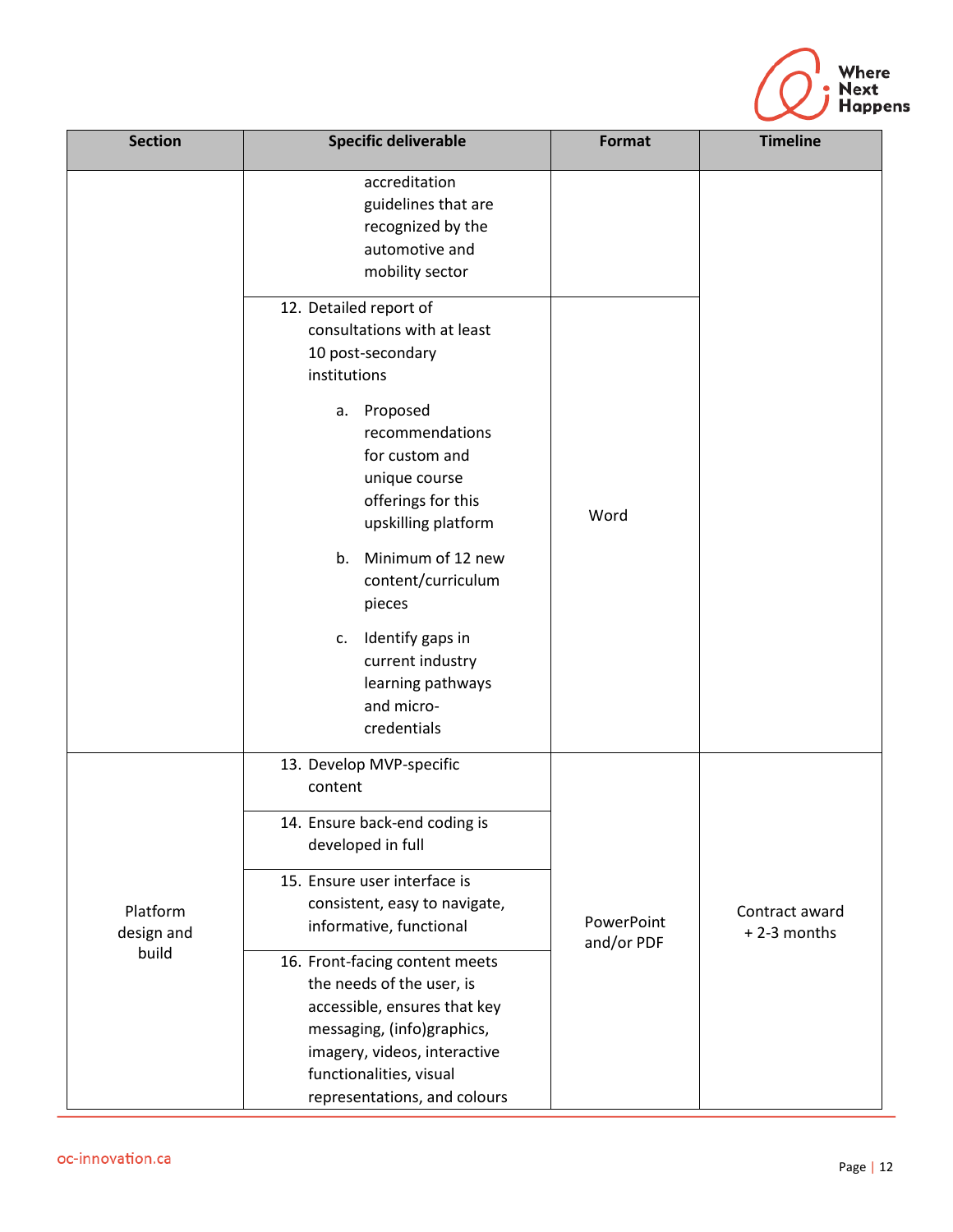

| <b>Section</b>                                                                                 | <b>Specific deliverable</b>                                                                                                                                                                                                                                                                                                                 | Format     | <b>Timeline</b>               |
|------------------------------------------------------------------------------------------------|---------------------------------------------------------------------------------------------------------------------------------------------------------------------------------------------------------------------------------------------------------------------------------------------------------------------------------------------|------------|-------------------------------|
|                                                                                                | align to the OVIN branding<br>guidelines.                                                                                                                                                                                                                                                                                                   |            |                               |
|                                                                                                | 17. Beta testing of platform with<br>focus groups (comprised of<br>industry, workforce,<br>academia and government<br>to ensure feedback is<br>reflective of future users)<br>18. Testing involves setting<br>measurable goals to                                                                                                           |            |                               |
|                                                                                                | determine whether the<br><b>Upskilling Platform meets</b><br>them (ex: user metrics and<br>feedback)                                                                                                                                                                                                                                        | Word/Excel | Contract award<br>+4 months   |
| User testing                                                                                   | 19. Detailed and critical<br>feedback from testing focus<br>group users in the form of<br>surveys and individual<br>interviews (feedback will not<br>be anonymous so that there<br>is transparency with<br>reporting and follow ups as<br>appropriate)                                                                                      |            |                               |
| Final<br>Upskilling<br>platform and<br>mobile<br>application<br>ready for<br>public<br>release | 20. Consultant will take<br>learnings and direct user<br>feedback from beta-testing<br>to make any and all<br>necessary enhancements to<br>the Platform and mobile app<br>in order to create a seamless<br>user experience<br>21. Technical Upskilling Platform<br>and mobile application will<br>be ready and functional for<br>public use |            | April 30 <sup>th</sup> , 2023 |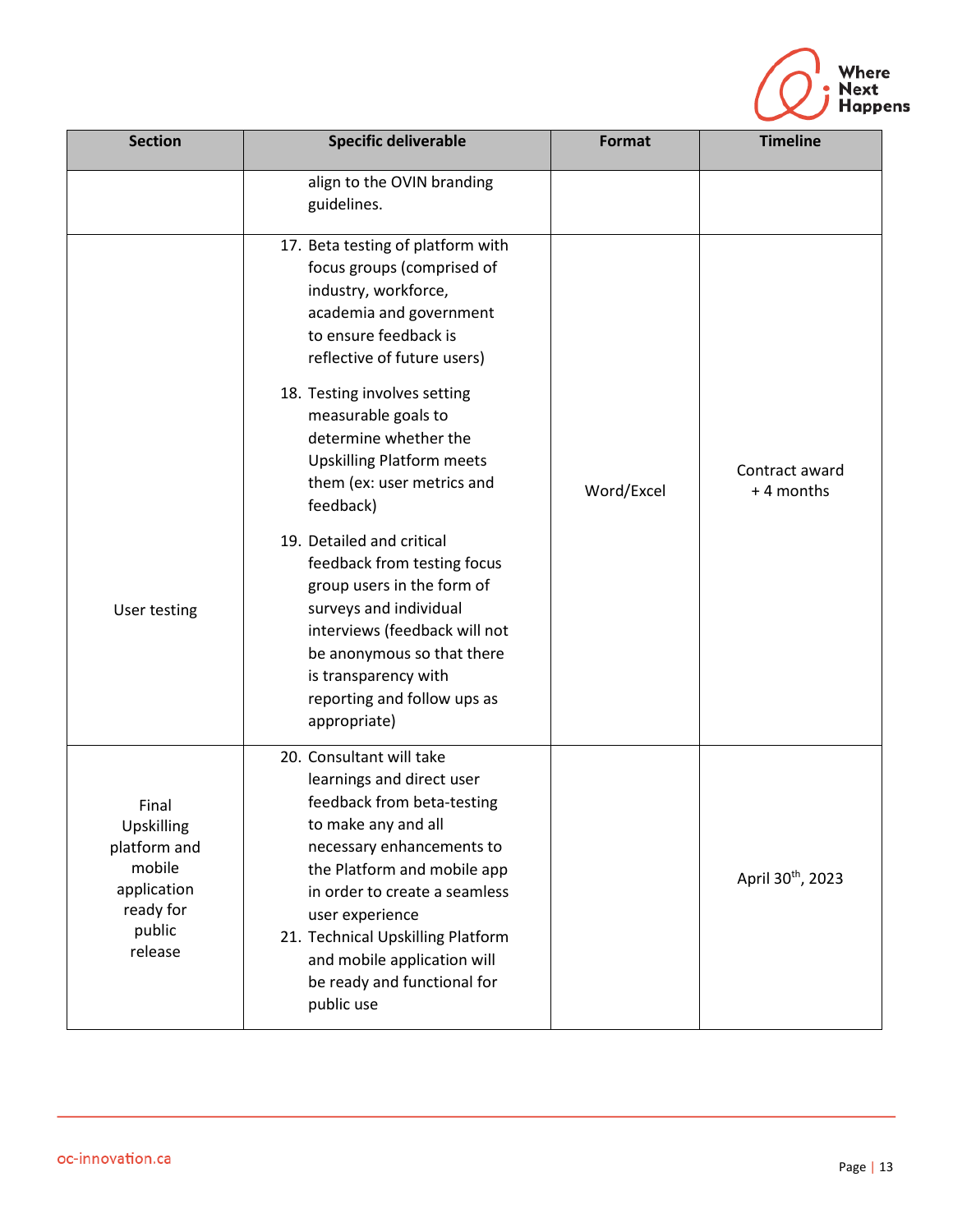

| <b>Section</b>                               | <b>Specific deliverable</b>                                                                                                                                                                                                                                                                                                                                                                                                                                                                                                                                                                                                          | <b>Format</b>                                                                                           | <b>Timeline</b>                              |
|----------------------------------------------|--------------------------------------------------------------------------------------------------------------------------------------------------------------------------------------------------------------------------------------------------------------------------------------------------------------------------------------------------------------------------------------------------------------------------------------------------------------------------------------------------------------------------------------------------------------------------------------------------------------------------------------|---------------------------------------------------------------------------------------------------------|----------------------------------------------|
| Marketing<br>and<br>promotion of<br>platform | 22. Provide a reference guide<br>including a key messages<br>document that can be used<br>for OCI's Marketing and<br>Communications<br>promotional materials and<br>any relevant speaker's notes<br>when speaking about the<br>upskilling platform and its<br>connection to the wider<br>OVIN strategy, and any<br>other materials as needed                                                                                                                                                                                                                                                                                         |                                                                                                         | Contract award<br>+7-8 months                |
| All                                          | 23. Final report including:<br>Data, insights, and<br>а.<br>key findings to<br>support a baseline<br>assessment of the<br>state of industry<br>(research stage)<br>b. Detailed account of<br>updates and<br>changes made from<br>initial beta version<br>of platform (after<br>taking in beta-<br>testing feedback,<br>questions,<br>enhancements to<br>UX Design etc.) into<br>final iteration of<br>platform ready for<br>public launch<br>c. Progression to show<br>a measure of total<br>impact (combined<br>Primary/Secondary<br>Research and<br><b>Upskilling Platform</b><br>Development)<br>d. Complete<br>breakdown of user | Word or<br>PowerPoint<br>(Data must<br>be<br>provided in<br>Excel and<br>attached as<br>an<br>appendix) | Presented 2<br>weeks before<br>project close |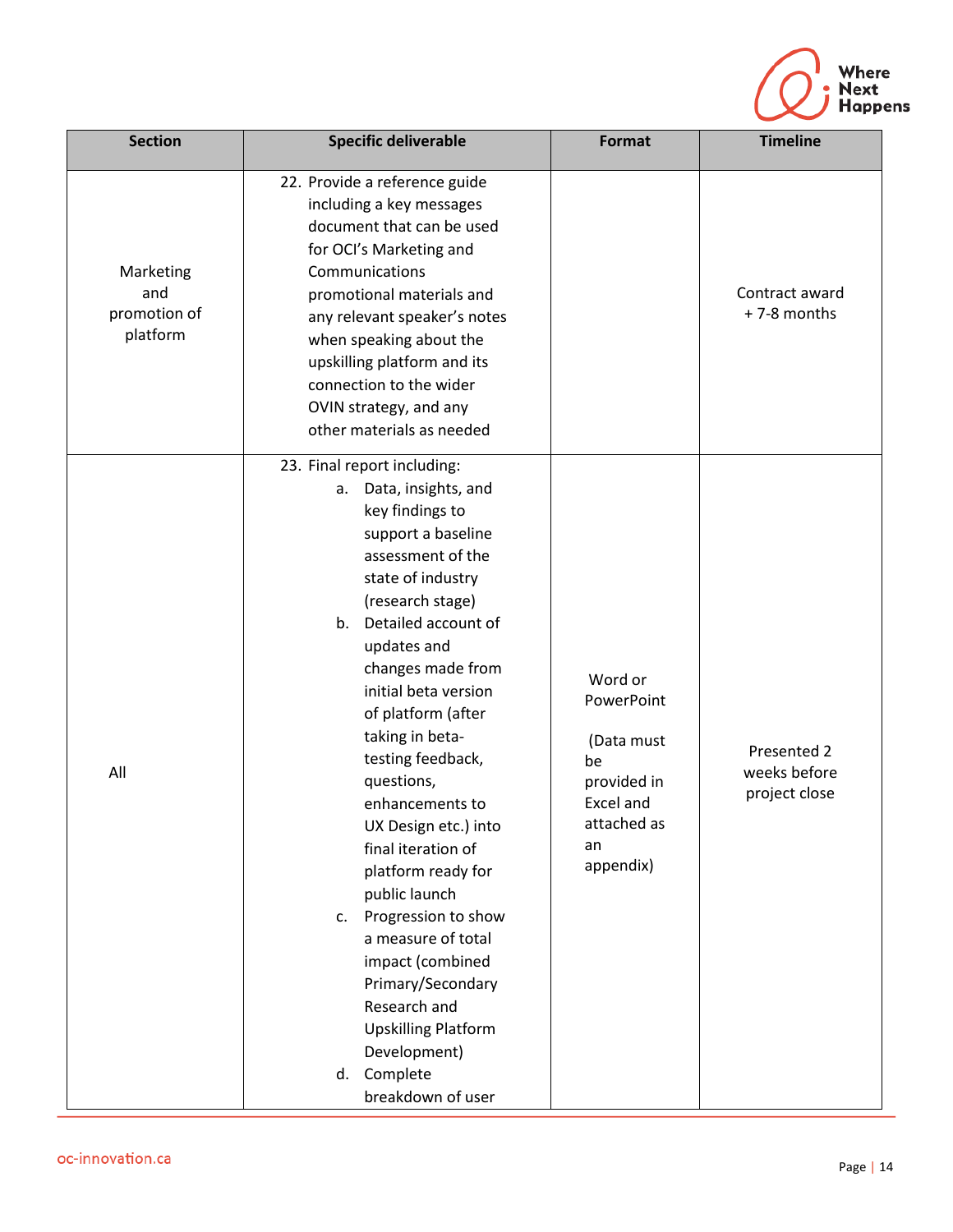

| <b>Section</b> | <b>Specific deliverable</b>                                                                                                                                                                                                                                                                        | Format | <b>Timeline</b> |
|----------------|----------------------------------------------------------------------------------------------------------------------------------------------------------------------------------------------------------------------------------------------------------------------------------------------------|--------|-----------------|
|                | metrics, including<br>(but not limited to):<br>individual user<br>demographic<br>information, course<br>completion rate,<br>platform<br>engagement, user<br>registration<br>numbers vs.<br>attendance and<br>completion, number<br>of courses that were<br>not successfully<br>completed, and user |        |                 |
|                | comments and<br>feedback.                                                                                                                                                                                                                                                                          |        |                 |

## **6.Bidding Requirements**

- a. **Financial. Must include a breakdown of costs by activity (including things like different plug-ins required and enhancement options, etc.).** Daily rate for the project including any estimated expenses is to be provided. Any expenses or additional cost must be approved by OCI in advance and in writing.
- b. **Firm Fixed-cost Proposal.** Descriptions of the approach and methodology. Detailed timelines and deliverables are to be provided. 30-minute interviews including a presentation on approach and methodology and Q&A may be scheduled with short-listed candidates.
- c. **Collaborative Bids**. Proponents are welcome to submit collaborative bids in partnership with other vendors**.**
- d. **Service Level.** Delivery of milestones on time and of a quality acceptable to OCI.
- e. **Terms and Conditions.**
	- $\circ$  Any information provided by OCI either in this RFP or in subsequent verbal or written communications shall be considered confidential and for express use in the preparation of this proposal.
	- o All proposals submitted become the property of OCI and are to be received and held in confidence.
	- $\circ$  All data collected and all resulting reports and publications prepared by the successful bidder will be the exclusive property of OCI.
	- $\circ$  This RFP does not create an employment relationship. Individuals performing services required by the contract are not employees of OCI.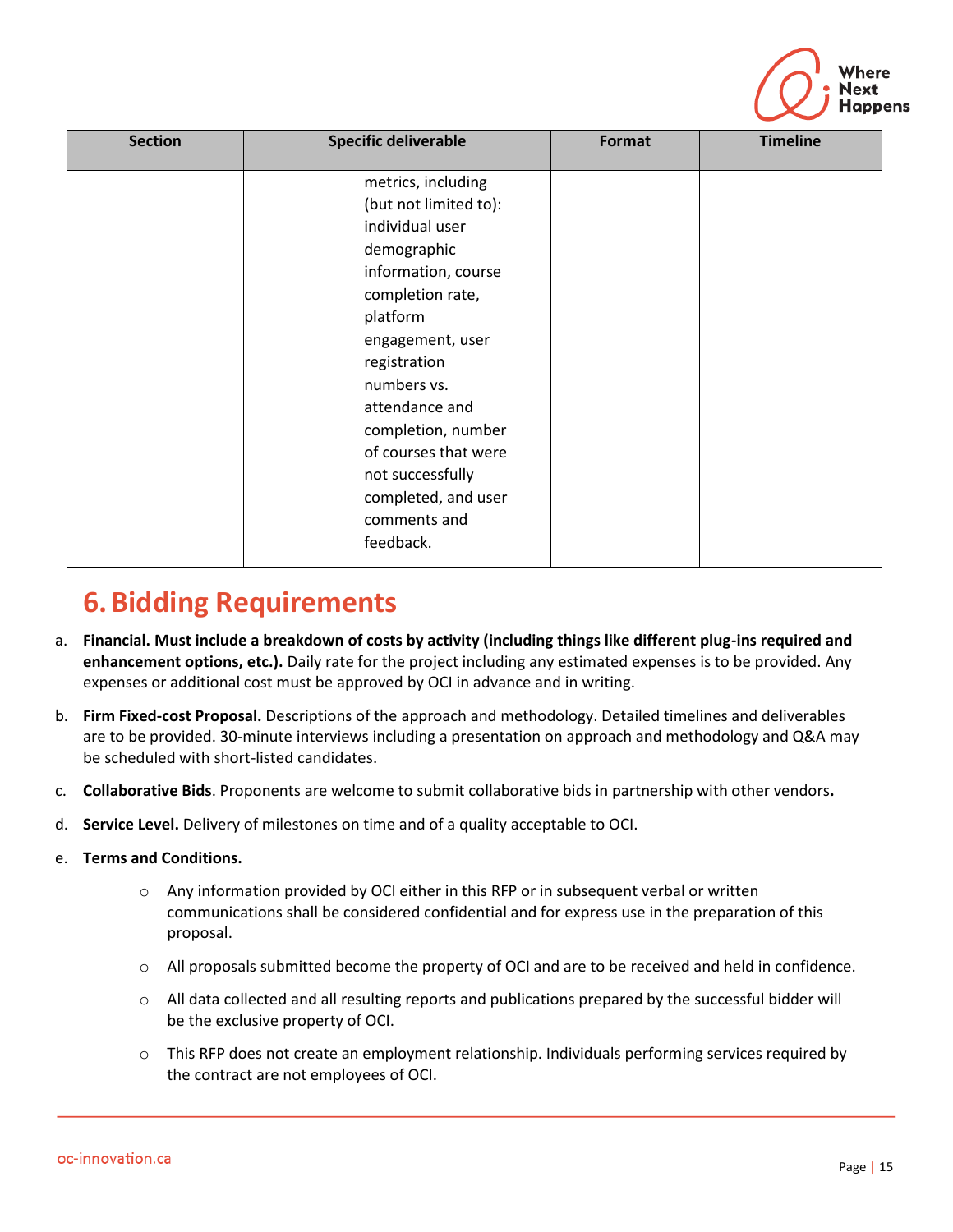

- $\circ$  Any changes to scope of services and associated costs following execution of contract must be submitted in writing and are subject to approval by OCI.
- $\circ$  Travel and travel reimbursement may be authorized for this acquisition and will require written requests, breakdown of costs, and formal approval by OVIN.
- $\circ$  The successful bidder will be paid at the prices stipulated on the contract upon submission of final invoice to OCI after the successful completion of the project.
- o Invoices will contain the contract number and reference number.
- f. **Conflict of Interest.** Arms-Length relationship or disclosure of potential conflict of interest is required.
- g. **References.** References with details of work completed are to be provided.
- h. **Evaluation Criteria.** Proposals will be evaluated on the basis of:

#### **Expertise & Diversity (40%)**

Successful bidders will ensure that those assigned to deliver this project reflect a diverse team of qualified individuals who will each have an active and intentional role in the work.

- o CV and brief overview of relevant experience and qualifications of project team is to be provided.
- o Understanding of the project objectives and context.
- $\circ$  Qualifications and expertise, including how you collaborate amongst team members through to project close.
- o Relevant experience and references in research, future forecasting, and/or data analysis, preferably in automotive, technology and mobility sectors and/or the future of work.

#### **Methodology (40%)**

- o Proposed approach and methodology to the project, including budget per line item. Project timeline will be mutually agreed upon between successful vendor and OVIN.
- o How well does the proposal address RFP requirements?
- o Management and organization of the assignment.
- $\circ$  Commitment to assignment timelines, deadline, and overall terms and conditions.

#### **Cost (20%)**

- j. **Submission Format.** Proposals are to be submitted in free form electronically in Word and PDF format. Please have proposals named as "Company Name Submission OVIN\_Upskilling\_Platform RFP\_DD- MM-YYYY". The receipt will be confirmed via e-mail.
- k. **Contact.** Send proposals submissions and any questions and additional information requests to Alèque Juneau at [ajuneau@oc-innovation.ca.](mailto:ajuneau@oc-innovation.ca) Please note that any responses may be shared with all potential bidders.